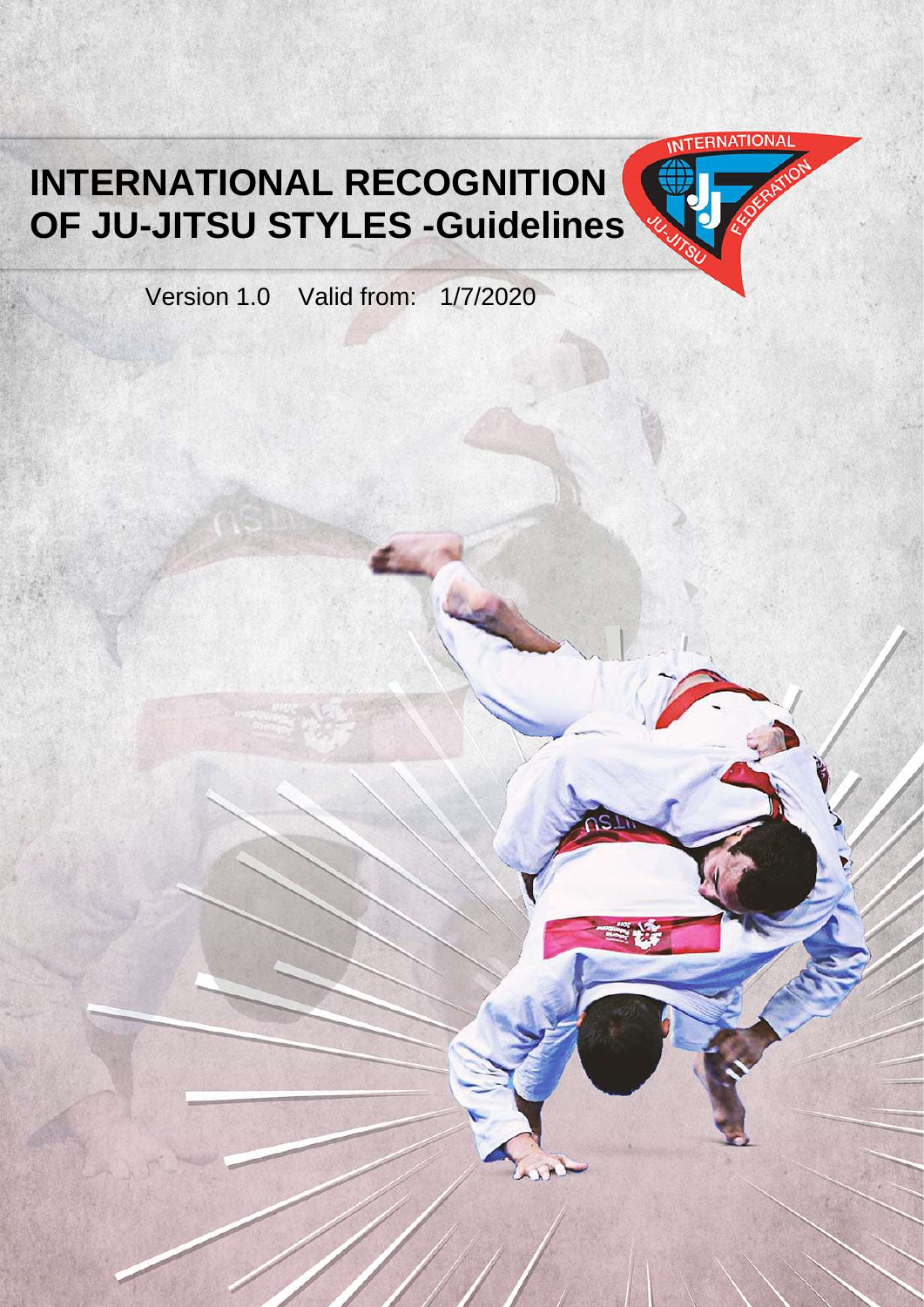

## **History of this document**

## Responsible:

Headquarters Abu Dhabi

e-mail: mail[at]jjif.org

P.O. Box 110006

Abu Dhabi, United Arab Emirates

| Version | Changes        |                   |
|---------|----------------|-------------------|
| 1.0     | Initialization | <b>July, 2020</b> |
|         |                |                   |
|         |                |                   |
|         |                |                   |

## **Table of contents**

| FORM B: request for recognition by a style, affiliated with a national federation  11 |  |
|---------------------------------------------------------------------------------------|--|
|                                                                                       |  |
|                                                                                       |  |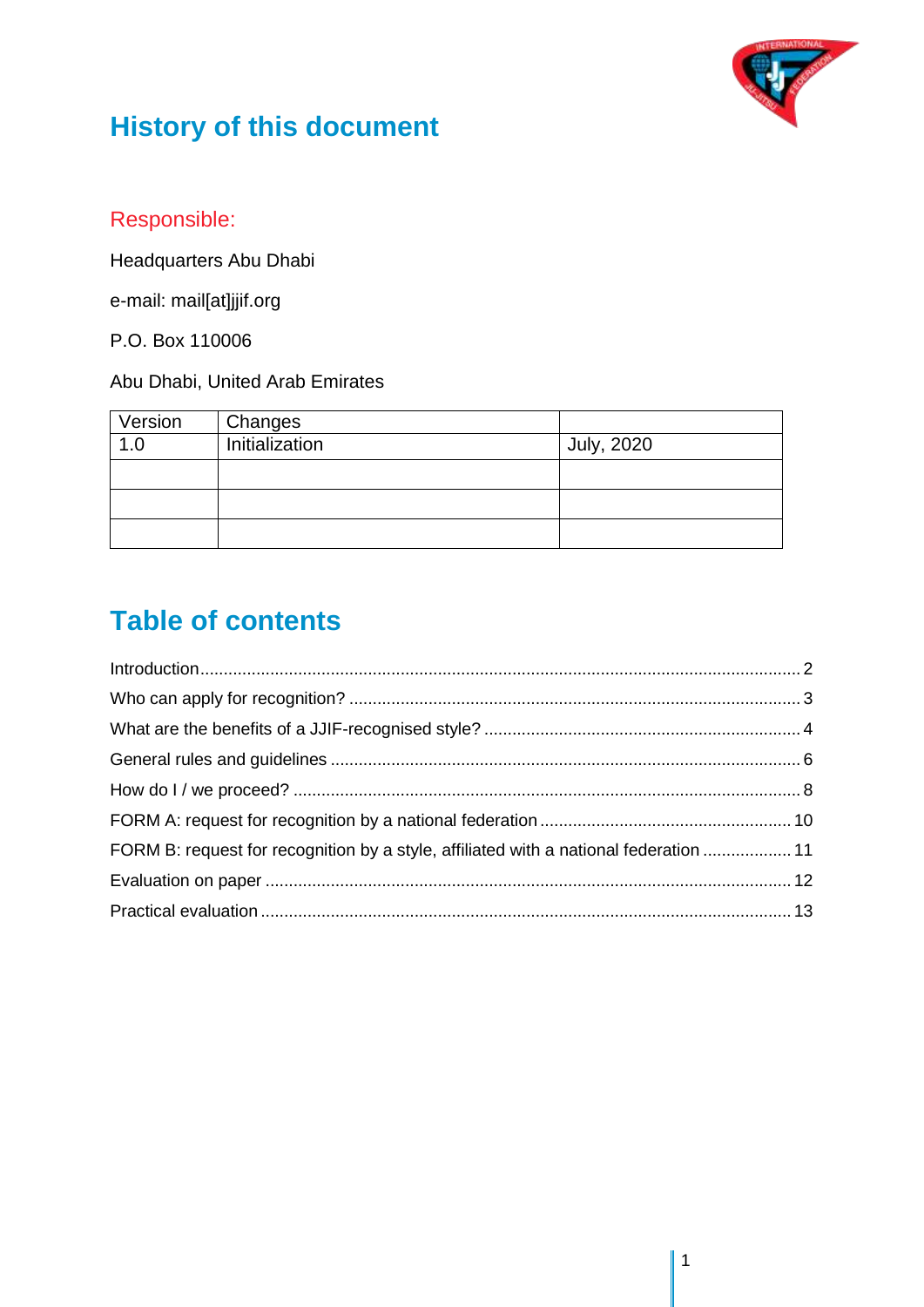

## <span id="page-2-0"></span>**Introduction**

It all started in December 2018 with a small working group in Cologne.

After a year of 'hard' work, I was able to present a final report in February 2020 during a meeting in Sofia, Bulgaria.

It was agreed that the recognition of a Ju-Jitsu style would consist of two parts:

#### **an evaluation on paper of all the different techniques present in the program**,

followed by **a physical/technical evaluation** during a shodan shiken for 1st dan.

But the first question any style will ask is: why should I have my style recognized?

What are the benefits, and even more important: are there any costs involved?

And if we want to apply, what do we have to do?

To help you with these questions, this paper was made. I hope it is short enough, but at the same time clear enough to help you with a possible application.

Have a nice reading and stay safe!

Paul Pauwels Head of JJIF Grading Commission Belgium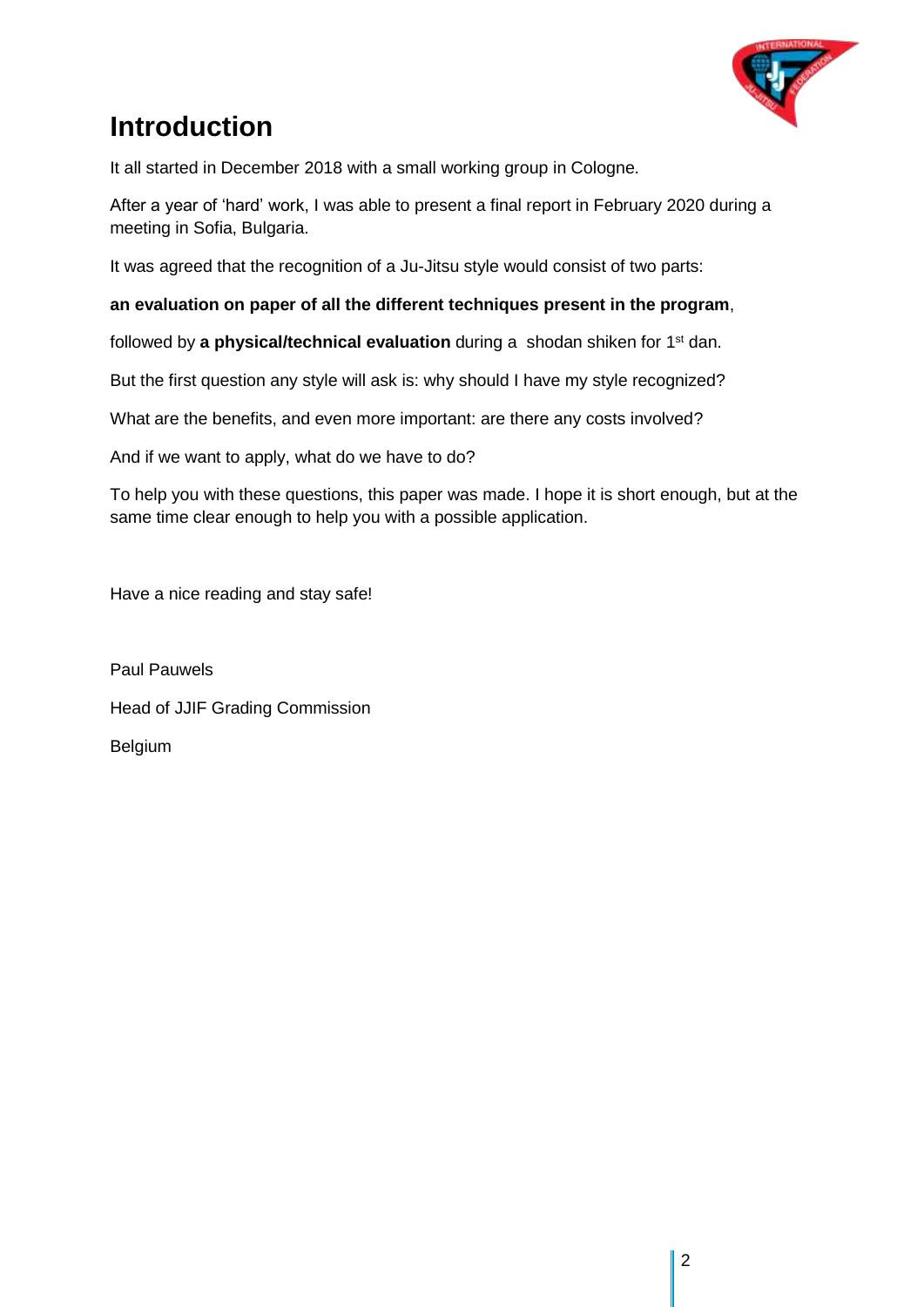

## <span id="page-3-0"></span>**Who can apply for recognition?**

### **Definition**

In its technical or physical aspects, Ju-Jitsu consists of any **physical action** undertaken by the "defender" to defend himself against any **unprovoked**, **unwanted** and/or **unlawful physical attack** against its person.

This 'attack' can vary from a simple push, over grabbing or punching or kicking the person, to attacks with a weapon.

To achieve this the "defender" will use techniques like: liberations, evasions, throws, locks, controlling techniques, and blocking, hitting and kicking techniques. All depending on the severity of the attack

Hereby the defender will always keep into account the actuality or imminence of the attack and the **proportionality** of the defence to be fair and just and also to avoid possible legal consequences.

The intention of the defendant is to **stop the attack** and to protect person and property and to **minimize injuries** to all persons involved.

#### Who?

Any style of Ju-Jitsu (or related) that complies with the definition above can apply for official recognition by the Ju-Jitsu International Federation (JJIF).

In this paper we will use the term Ju-Jitsu without excluding all the other styles that have another way of writing or even a different name, such as: jūjutsu, jujutsu, jiu-jitsu, ju-jitsu, aikijutsu, aikijujutsu, yawara, tai-jitsu, etc...

The head of the style has minimum 5<sup>th</sup> dan.

The style has a program for the kyu grades and for the dan grades (1<sup>st</sup> till  $5<sup>th</sup>$ ).

Exceptions on the last two requirements are discussed on page 8.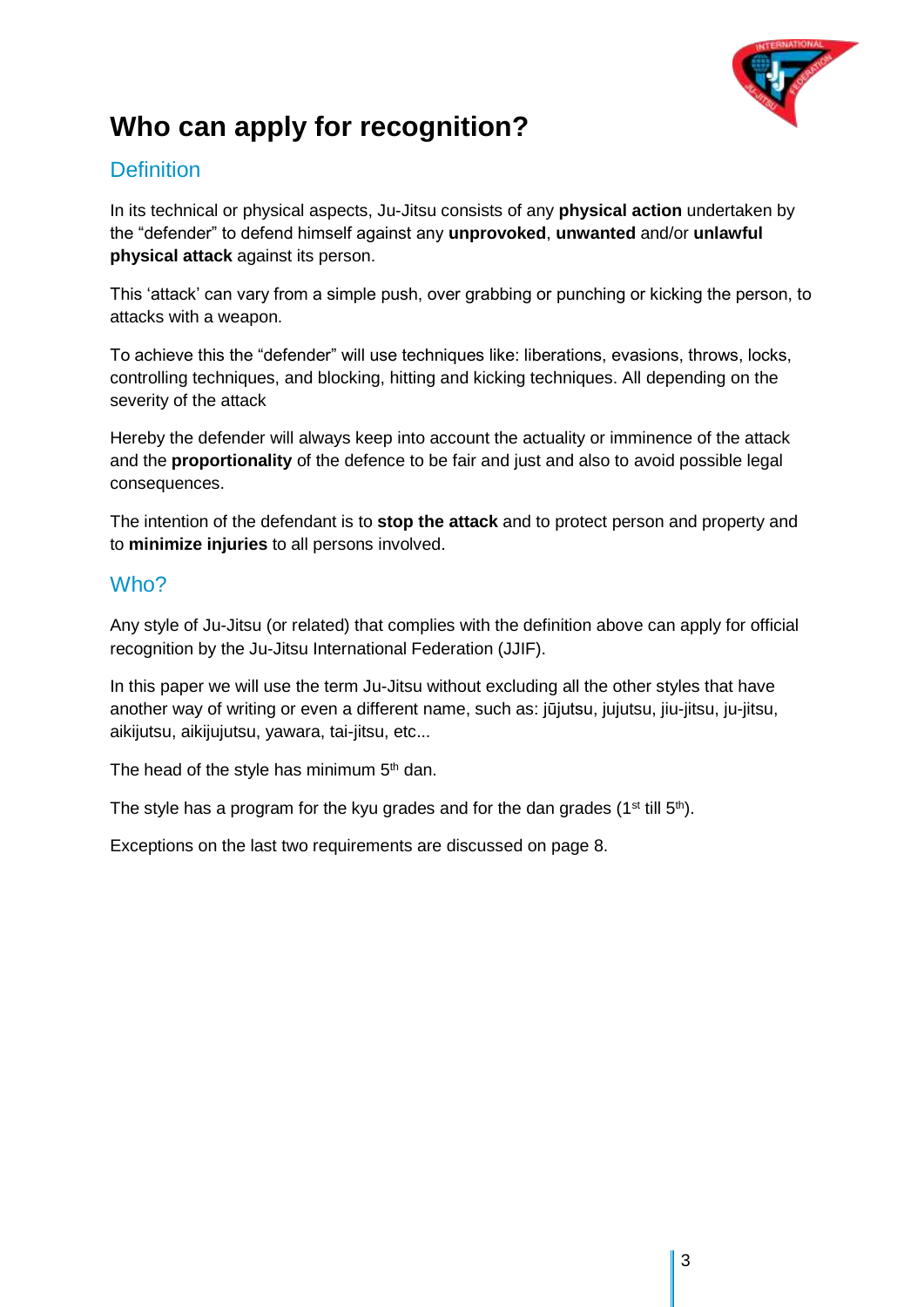# <span id="page-4-0"></span>**What are the benefits of a JJIF-recognised style?**

### Global recognition

Ever since dan ranks were introduced to martial arts by Kanō Jigorō (1860–1938), the founder of judo, the dan system and the well-known symbol of a black belt have been accepted to represent a person with above-average or highly trained skills in a particular discipline.

A black belt is not something you buy in a shop, it is something you (have to) earn. Tying a black belt around your waist means that you have covered the basics of your style and that you are a worthy student, worthy to continue studying the art and get higher promotions. This 1° dan for most people is the biggest 'stepping stone'. No matter how many colours your style has for the kyu grades, the colour black is the most significant!

Your sensei has guided you during all those years, but he's not the only one to judge you, because the examination is usually performed in front of a jury of several higher grades. And when this program and the examination procedures have been recognised by the JJIF, it gets the highest recognition possible: global recognition.

### The role of JJIF

Because it's the mission of the JJIF to continuously develop, improve, promote and propagate the Ju-Jitsu values on a global platform, we see it as our duty to validate examination programs and the accompanying procedures.

The international recognition of the JJIF by the GAISF gives it the authority to approve any (new) style or group that is looking for international recognition of their program and awarded (dan)-grades.

Because the JJIF evaluation consists of an evaluation on paper of all the different techniques present in the program, followed by a physical evaluation during a shodan shiken, it gives the style the reassurance that the program is 'complete' and that the technical level of the examination is 'adequate'.

JJIF will offer the opportunity to approved styles to organise dan-grade examinations during JJIF-camps. At the end there will be an official proclamation of the participants that have passed the examination during such a JJIF-organised-event.

All new dan grades will be published on the JJIF website and Facebook: JJIF Martial Art - Styles and Grades.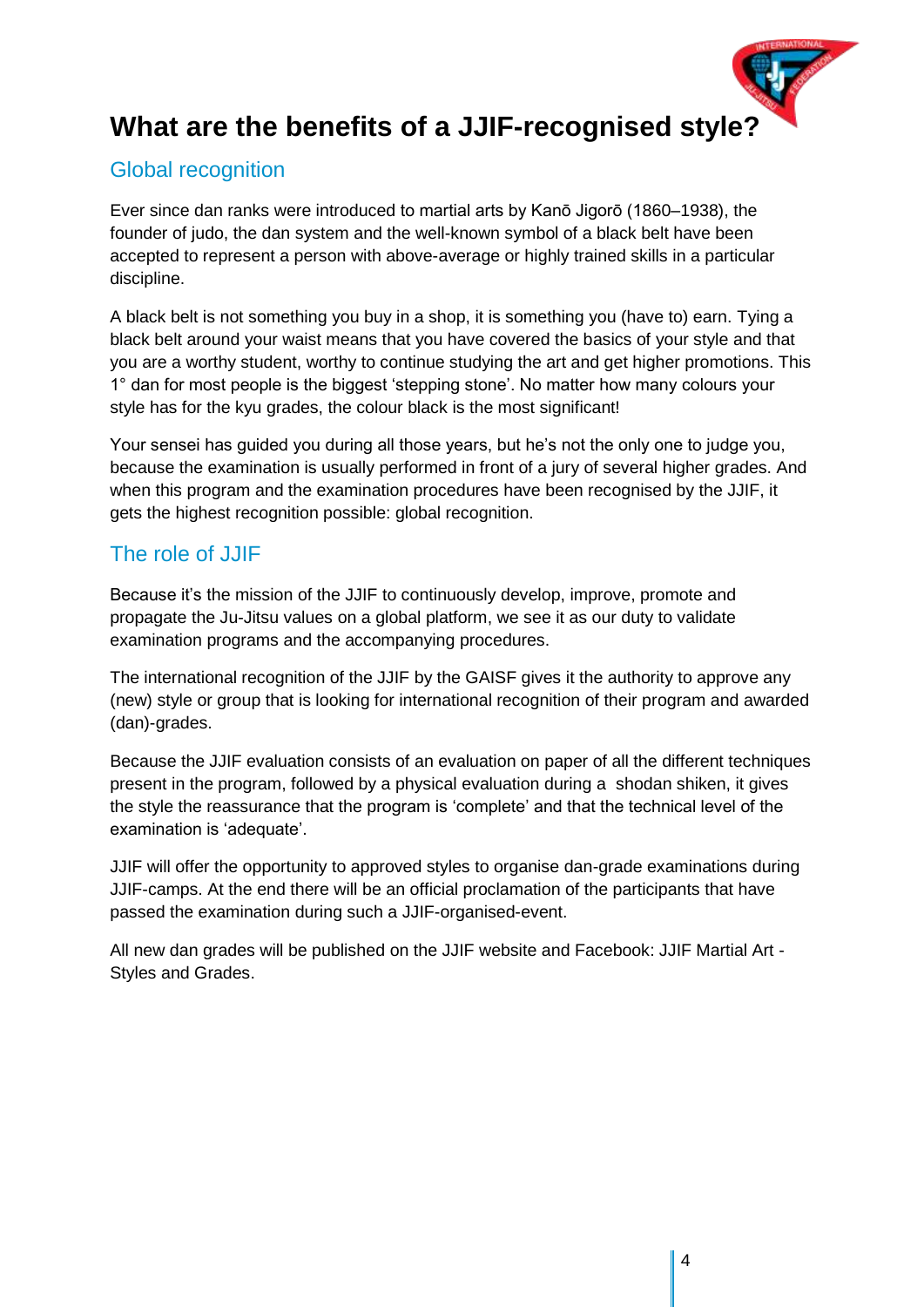

### Benefit for the style

The responsible of the style becomes an official diploma holder with the recognition of the style by the JJIF.

When the style or group is recognised and accepted fully as part of JJIF recognised styles, all future examinations can be taken by the head of the style, providing he or she has the level of 5th dan.

All examinations for dan-grades are presented before an examination commission, assembled by the style or group, with every member at least one grade higher than the candidate. This commission will count at least three members. The head of the style presides the commission.

All future examinations will be announced to the JJIF-Grading Commission, minimum one month prior to the examination. Every examination can be attended by one of the members of the JJIF-GC to evaluate if the requirements are respected.

### The style has no 5<sup>th</sup> dan yet (or higher) or no complete program

In that case, a special agreement will be made with the Grading Commission for future "full" recognition. This can contain amongst others: proposing new techniques, offering assistance in elaborating the program, organising seminar(s) on specific topics, helping with examinations and evaluations.

If the style still has no  $5<sup>th</sup>$  dan, the member of the JJIF-GC will preside the examination commission with right to vote.

#### Benefit for the members of the style

Their belt is not only recognised by their sensei, and by their national federation, but also by the international federation. Therefore, on each diploma it can be mentioned:

"This grade is recognised by the Ju-Jitsu International Federation"

Furthermore, every student that has passed an examination under these conditions can request an official JJIF-dan-grade-diploma. For the costs: see further.

Publication on the JJIF website and Facebook: JJIF Martial Art - Styles and Grades. This will only happen with permission of the candidate!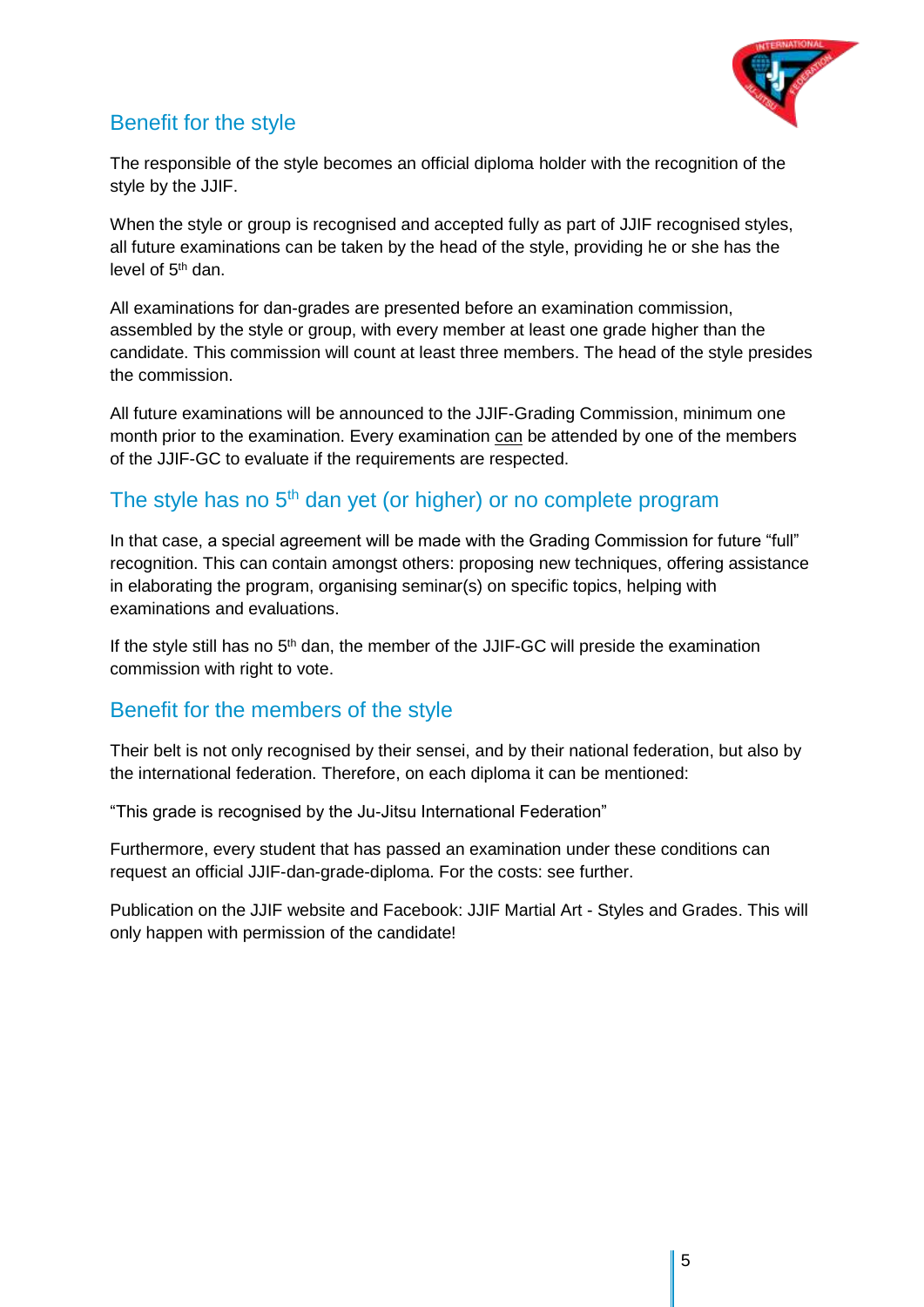

## <span id="page-6-0"></span>**General rules and guidelines**

#### Examination program kyu-grades

The basic techniques are divided over the kyu-grades, traditionally from  $6<sup>th</sup>$  till 1<sup>st</sup> kyu, with the color belts: white, yellow, orange, green, blue and brown. Some styles have more divisions (starting from 10<sup>th</sup> kyu) and other (intermediate) color belts. The examination is usually taken by the sensei in the club.

The complete program has to be presented on paper when applying for JJIF recognition.

JJIF will not provide diploma's for kyu-grades.

### Examination program dan-grades

Grades from 1<sup>st</sup> till 10<sup>th</sup> dan are delivered by the National Federation according to their own examination program and rules. This can be the national program if the federation only represents one style. Or it can be the style-specific program if the national federation contains several different ju-jitsu styles.

The programs for all the (available) dan-grades have to be presented when applying.

JJIF offers the possibility to obtain a JJIF-diploma for those who have passed the examination.

### Minimum age and waiting time

These ages and waiting times are mandatory for every style within a national federation. Styles and federations can impose higher minimum ages or longer waiting periods, but never lower!

| Grades: black belt | Minimum age | Waiting time since previous grade |
|--------------------|-------------|-----------------------------------|
| $1^\circ$ dan      | 15 years    | 1 year                            |
| $2^{\circ}$ dan    | 17 years    | 2 years                           |
| $3^\circ$ dan      | 20 years    | 3 years                           |
| $4^\circ$ dan      | 24 years    | 4 years                           |
| $5^\circ$ dan      | 29 years    | 5 years                           |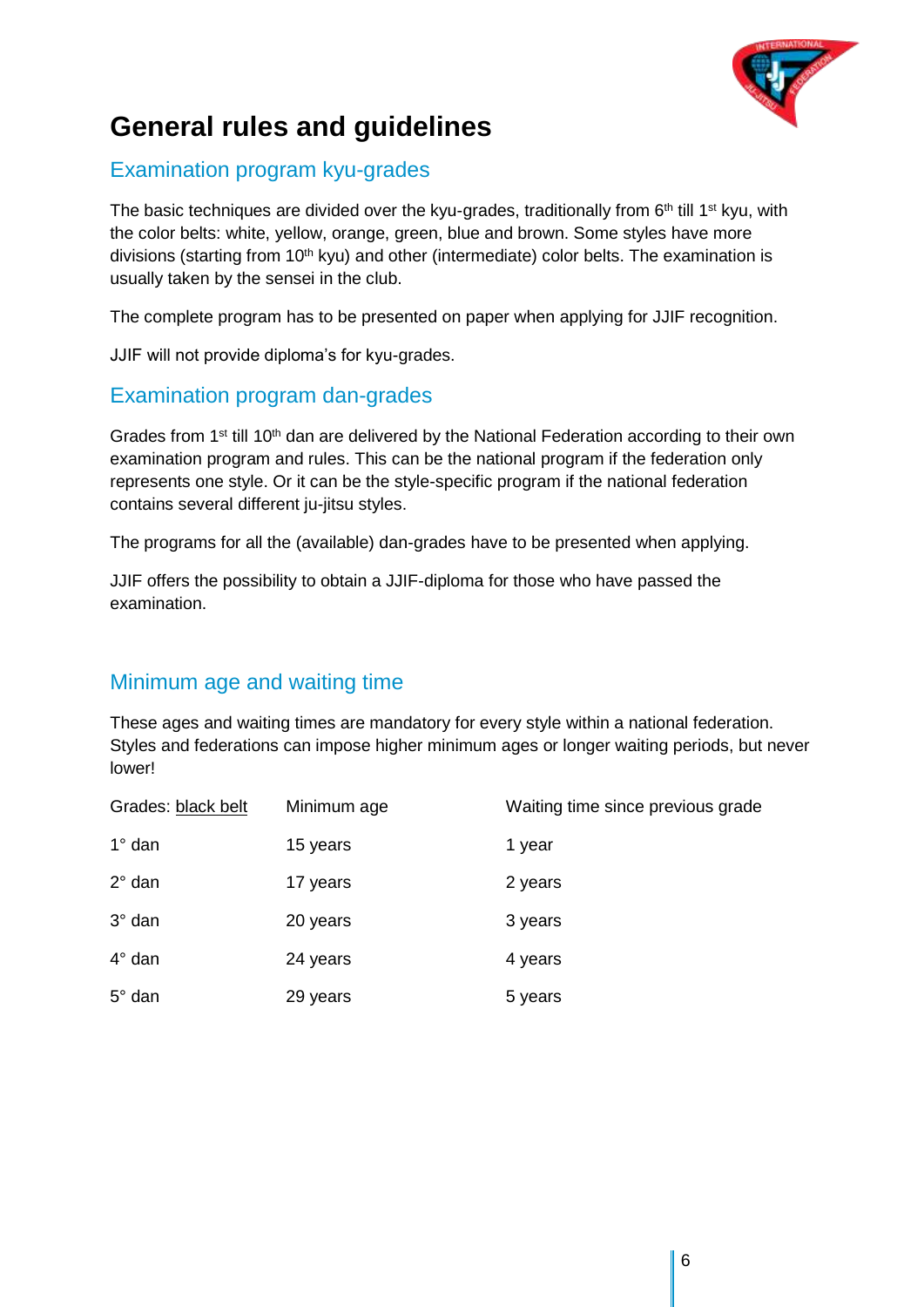

#### Master grades: red and white belt

| $6^\circ$ dan           | 35 years | 6 years |
|-------------------------|----------|---------|
| $7^\circ$ dan           | 41 years | 6 years |
| 8° dan                  | 47 years | 6 years |
| Master grades: red belt |          |         |
| $9^\circ$ dan           | 53 years | 6 years |
| $10^{\circ}$ dan        | 59 years | 6 years |

### Belt colors

JJIF requires that the correct color belts are worn, as indicated above, on all official JJIF occasions. Stripes on one belt end can be applied to indicate the exact dan grade. All other color variations are banned from official JJIF occasions.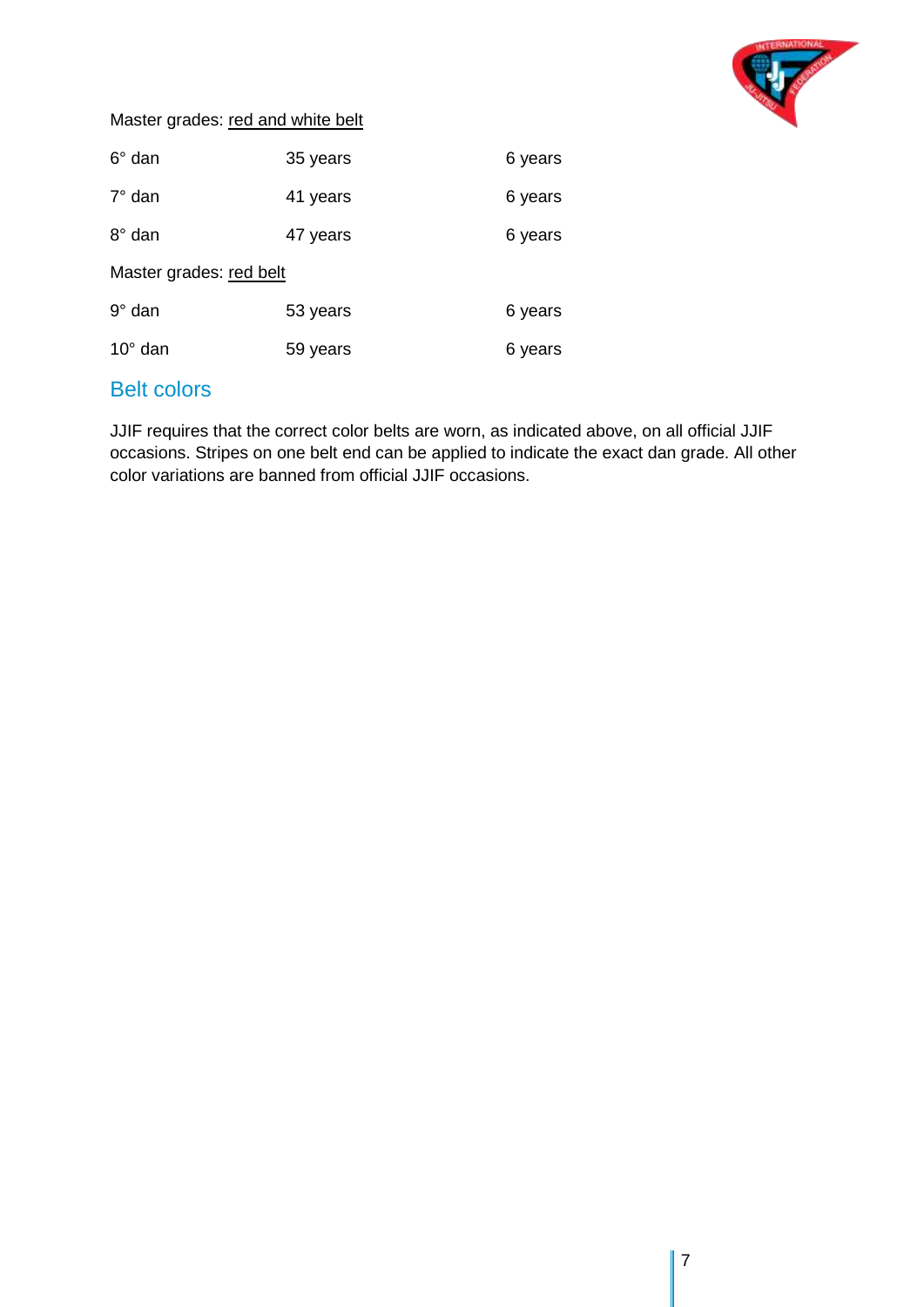

## <span id="page-8-0"></span>**How do I / we proceed?**

### What to do first?

To find out what you must or can do, you have to pose yourself a couple of questions.

- 1. Is my federation member of the JJIF?
- 2. Is the program that we practice, the program of the national federation?

→ The responsible of the style has to fill in **FORM A**.

3. My federation is member of the JJIF, but there are several styles in the federation, each with his own program and examinations.

→ The responsible of the style has to fill in **FORM B**.

4. The federation is not yet a member of JJIF (and there is no other federation in my country that is member of JJIF).

→Take contact with Joachim Thumfart, JJIF General Director [\(joe@jjif.org\)](mailto:joe@jjif.org) to ask for the possibilities.

5. What if my style is not member of a national federation?

 $\rightarrow$  Look for a federation that is member of JJIF and ask if you can join.

6. There is no national federation that is member of JJIF or that wants to become a member of JJIF.

 $\rightarrow$  Maybe you can consider becoming the national federation that is member of JJIF.

7. If there is a national federation that is member of JJIF, but I don't want to work together with this federation, can I get recognition by JJIF?

 $\rightarrow$  Sorry, but in that case we can't help you. A group that applies for recognition always must be part of the national federation that is a member of the JJIF!

Not clear yet? Take a look at the flow chart on the next page.

### Next step(s)?

After you have sent your application form  $+$  all additional papers, there will be an evaluation of the program, based on the papers. You get an answer within one month.

If approved, you send an invitation for your next shodan shiken (1° dan) to the commission who will appoint a representative. In case this is not possible to organise, a video tape will be sent to the commission.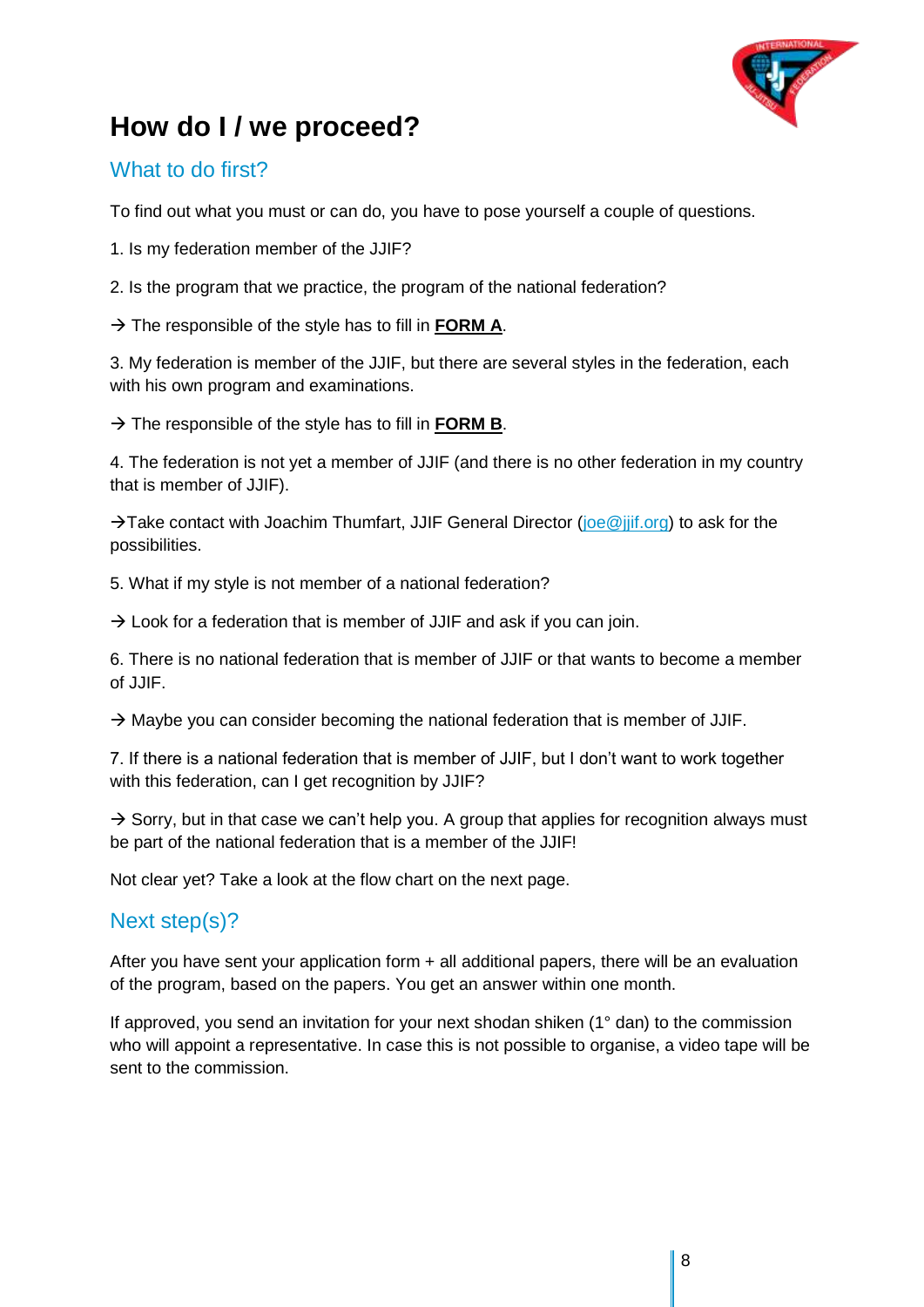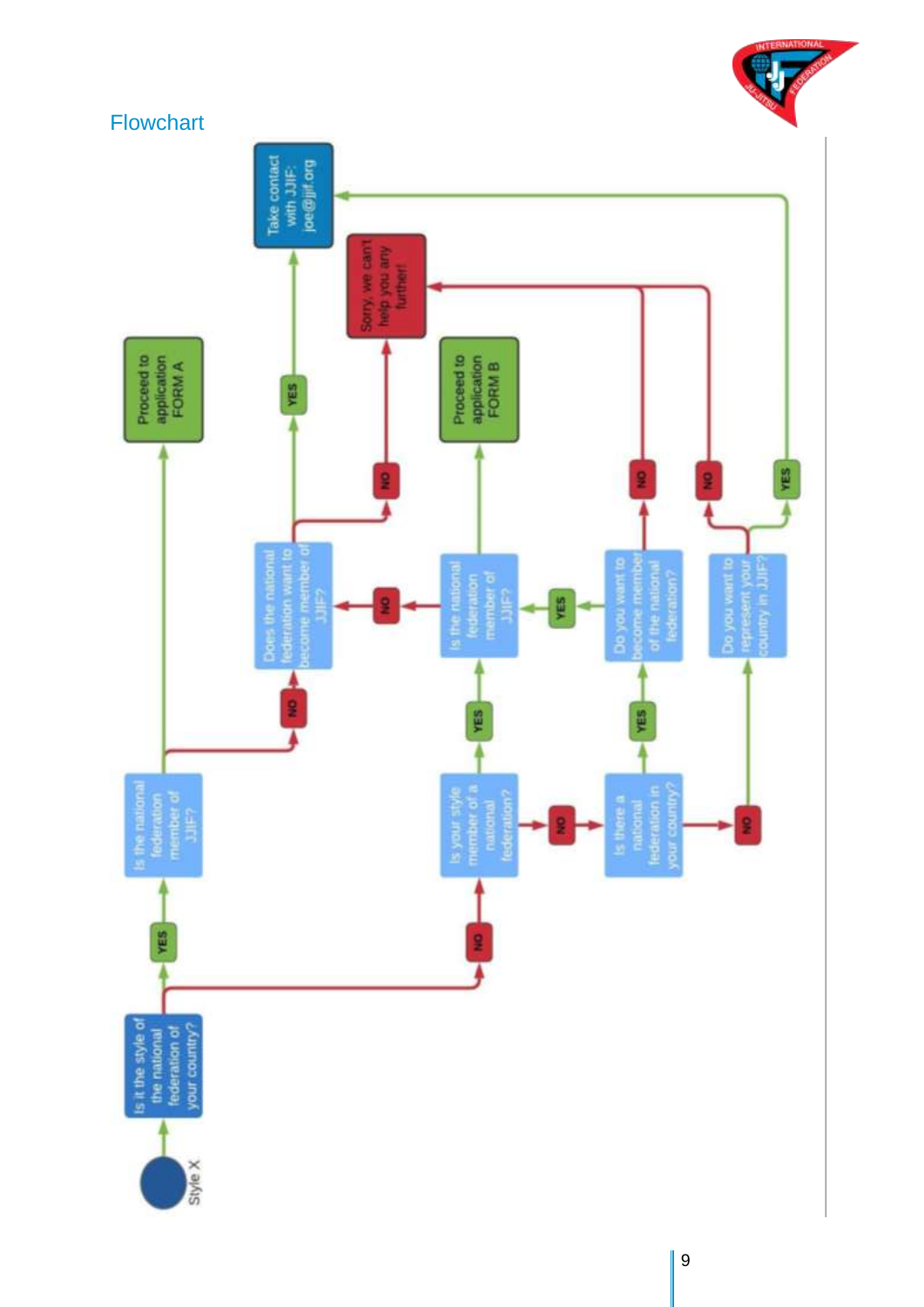

## <span id="page-10-0"></span>**FORM A: request for recognition by a national federation**

### APPLICATION FORM A FOR RECOGNITION OF JU-JITSU STYLE

| Continent                         |  |
|-----------------------------------|--|
| Country                           |  |
| Local language                    |  |
| Federation                        |  |
| Name of Style                     |  |
| Address of dojo<br>(or gym)       |  |
|                                   |  |
| <b>Head of Style</b>              |  |
| <b>Address</b>                    |  |
| Motivation<br>(why do you apply?) |  |

Attached are:  $\Box$  CV of head of style, including dates of acquired grades

- $\Box$  Copies of diplomas acquired in the style
- □ Program for kyu-grades in original language & English
- □ Program for 1<sup>st</sup> dan in original language & English
- □ Program for 2<sup>nd</sup> dan in original language & English
- $\Box$  Program for 3<sup>rd</sup> dan in original language & English
- $\Box$  Program for 4<sup>th</sup> dan in original language & English
- □ Program for 5<sup>th</sup> dan in original language & English

Mail everything to: [mail@jjif.org](mailto:mail@jjif.org)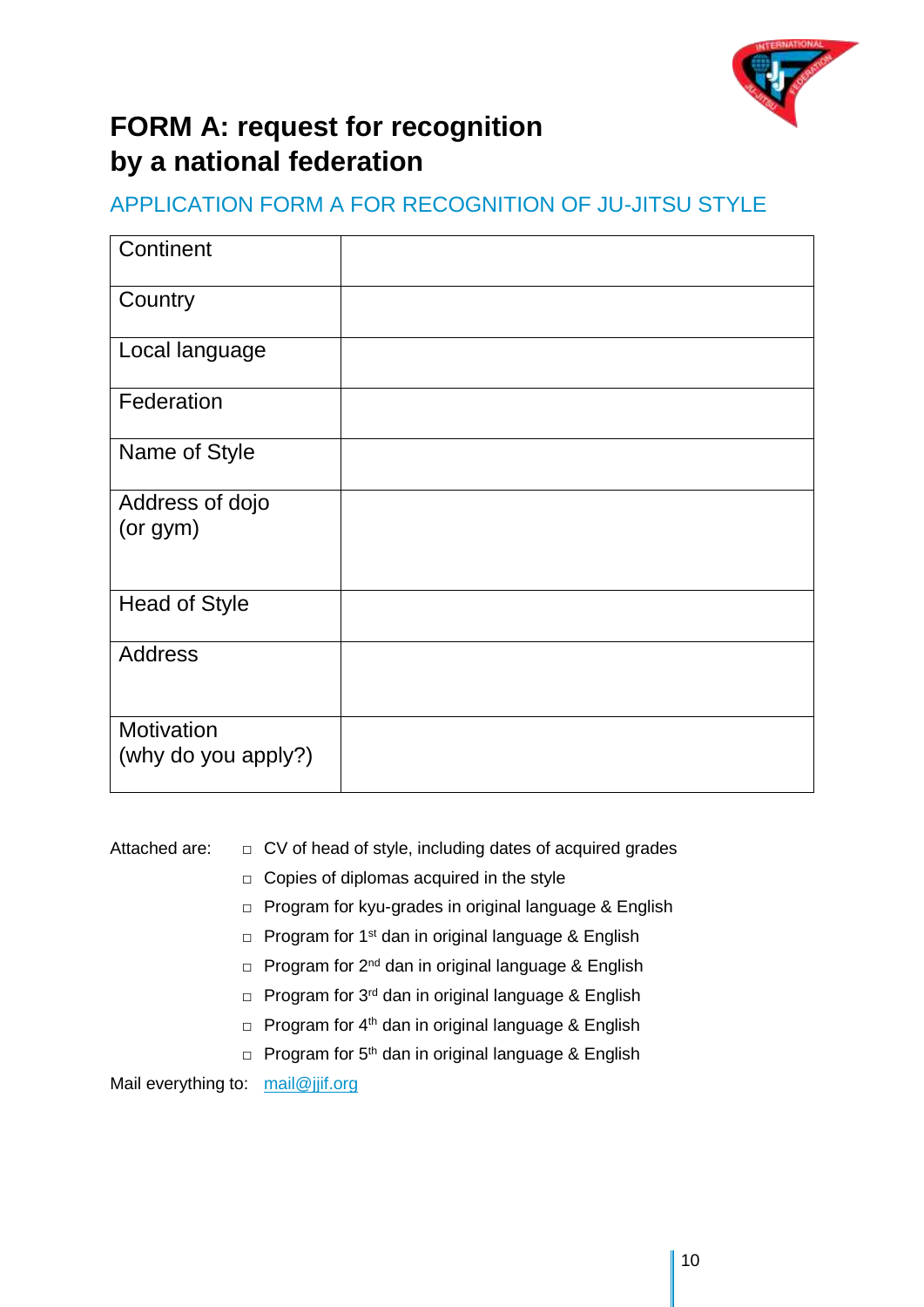

## <span id="page-11-0"></span>**FORM B: request for recognition by a style, affiliated with a national federation**

### APPLICATION FORM B FOR RECOGNITION OF JU-JITSU STYLE

| Continent                         |  |
|-----------------------------------|--|
| Country                           |  |
| Local language                    |  |
| Federation                        |  |
| Name of Style                     |  |
| Address of dojo<br>$(or gym)$     |  |
| <b>Head of Style</b>              |  |
| <b>Address</b>                    |  |
| Motivation<br>(why do you apply?) |  |

#### Attached are: □ Confirmation of affiliation by national federation

- □ CV of head of style, including dates of acquired grades
- □ Copies of diplomas acquired in the style
- □ Program for kyu-grades in original language & English
- □ Program for 1<sup>st</sup> dan in original language & English
- $\Box$  Program for 2<sup>nd</sup> dan in original language & English
- □ Program for 3<sup>rd</sup> dan in original language & English
- □ Program for 4<sup>th</sup> dan in original language & English
- $\Box$  Program for 5<sup>th</sup> dan in original language & English

<span id="page-11-1"></span>Mail everything to: [mail@jjif.org](mailto:mail@jjif.org)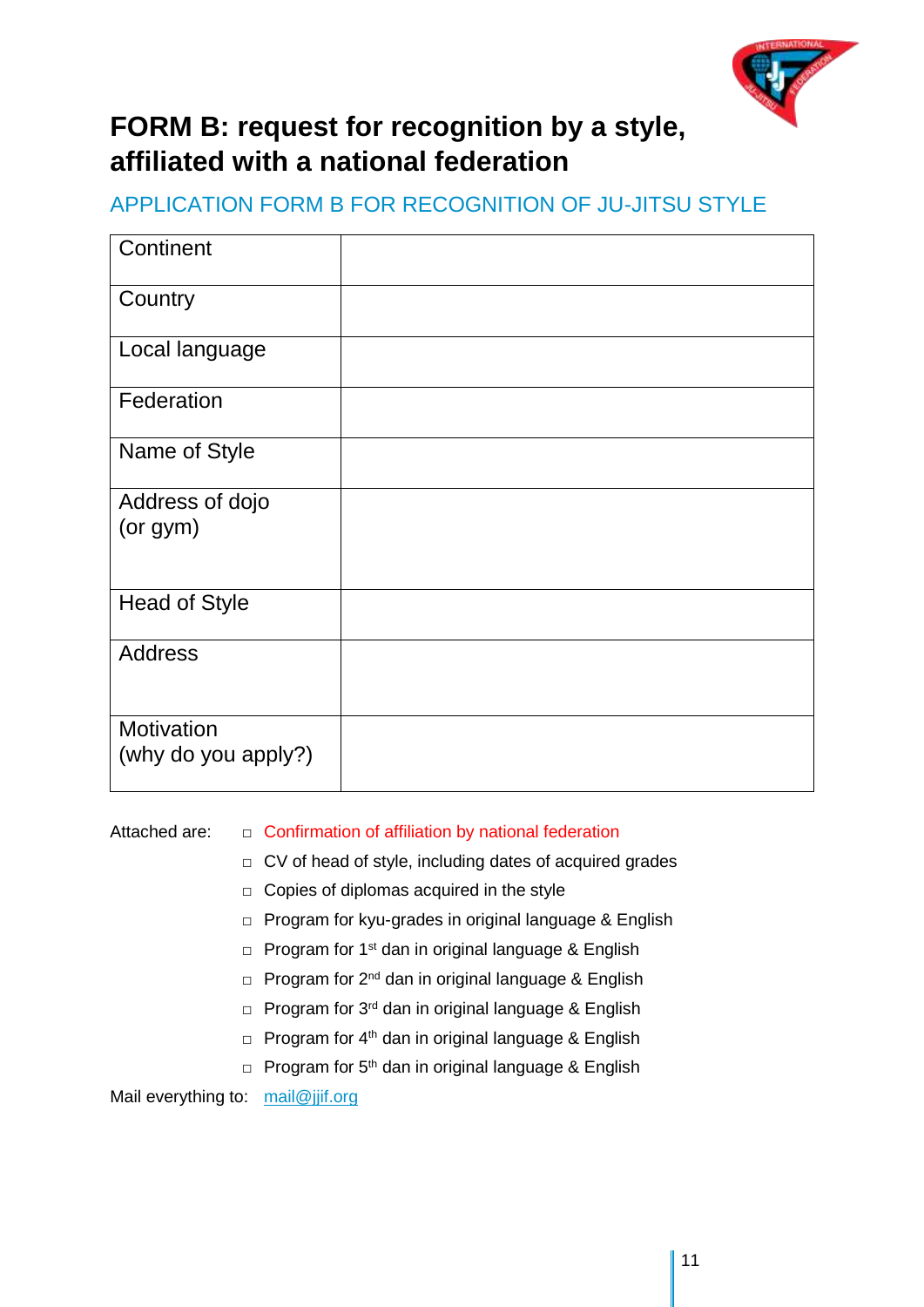

## **Evaluation on paper**

The organisation will send the program of its style on paper in its own language + a copy in English.

It's not 'sufficient' to have "enough" or "many" techniques in the program. Simply counting the techniques won't help us any further. A program could have maybe 200 techniques, but if there are for example no falling or blocking techniques, you might be in trouble after the first sucker punch! Throws are wonderful, but with some of them you can easily lose your balance and end up on the ground. To execute a sacrificing throw it's obvious that you go to the ground, but is that where you want to be for the rest of the fight/attack?

It's necessary first of all to evaluate the different techniques and ascribe a value to them.

Therefore we have developed a system of 3 points.

**3 points** = it's a good self-defence technique because

- I will maintain my balance and stay on my feet
- the attack has stopped (momentarily) and I can leave the situation
- nobody got seriously injured

- …

**2 points** = its's a good ju-jitsu technique but still something might go wrong:

- I might lose my balance during the throw and I might end up on the ground
- the kick I want to give is too complicated
- I apply an arm lock, but to keep him under control I must break his arm

- …

**1 point** = it's a valuable ju-jitsu technique but maybe not the first technique I would use in a real fight because:

- when I throw him I will/must lose my balance and I'll be on the ground
- I'm wrestling on the ground to apply a technique
- I will apply a wrist lock, but because of sweat I lose control

- …

For more details look at the separate document: "JJIF basic techniques overview 2020".

This document will be updated from time to time.

#### SPECIAL NOTE:

Because many styles use different names for their techniques it is sometimes difficult to evaluate certain techniques.

Therefore it might be useful, and sometimes necessary, to have a video presentation of the techniques.

If the minimum of 150 points has been reached, we can go to the next step.

This evaluation is done by the Grading Commission.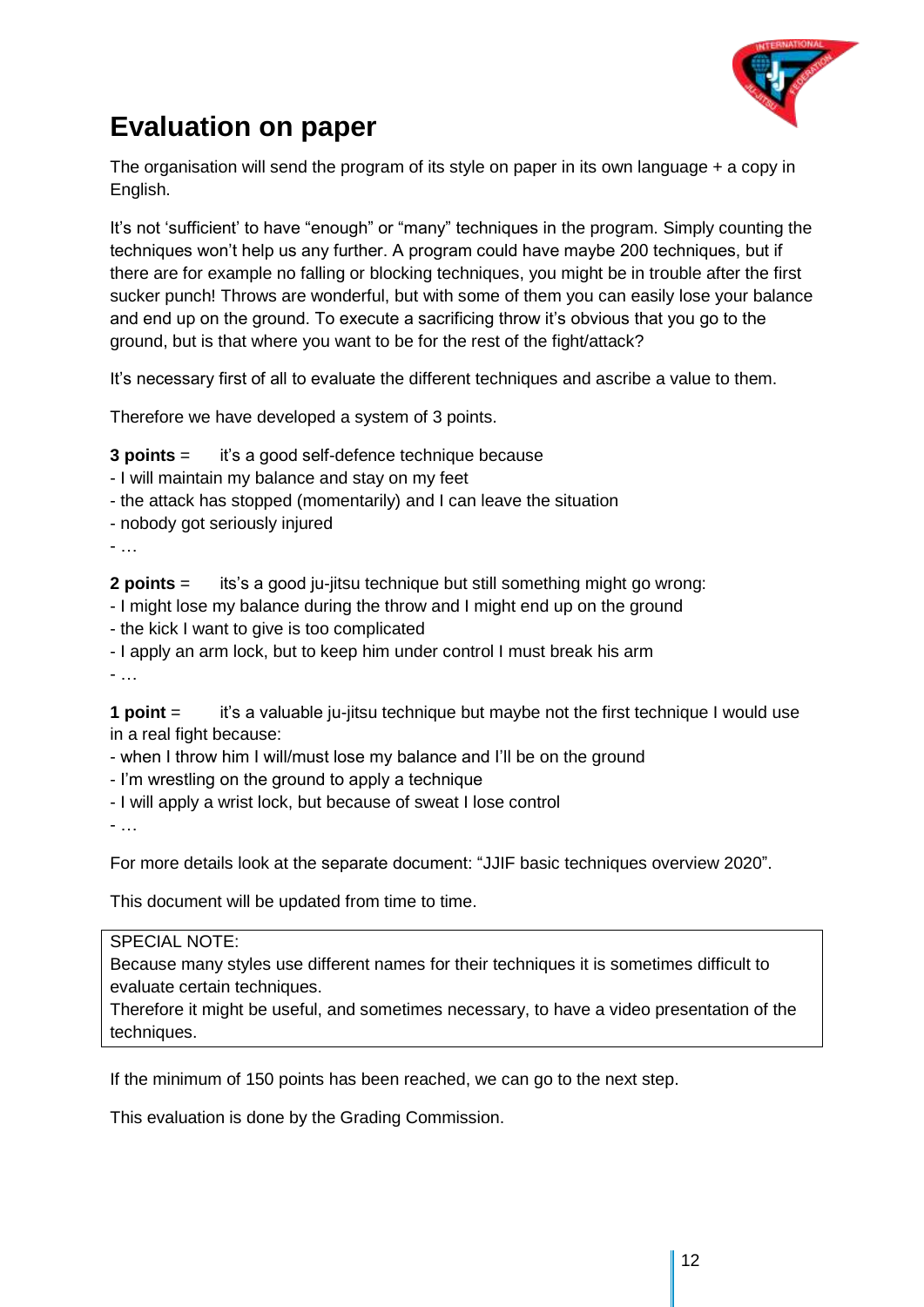

## <span id="page-13-0"></span>**Practical evaluation**

### The technical level

Once we have decided that the techniques presented by the applicant are sufficient on paper, we need to check if the minimum technical level is reached, keeping in consideration:

- Speed and control,
- Force and realism of attack,
- Adequate and realistic reaction of the student with sufficient control,
- Not wounding the attacker.

So the examination for 1<sup>°</sup> dan is the most important to see how a style works and what it has to offer to the students. Therefore at least one examination for black belt (1° dan) will be attended by one or more members of the Grading Commission of the JJIF. To reduce costs this can also be done by video.

#### How do we evaluate?

**Kata (fixed forms)**: In all cases where the attacker (uke) and the defender (tori) have an agreement on what to do and how to do it, we are talking about kata. We train our technique in kata. This can be one simple repetitive movement (uchi komi) or a whole series of techniques in a fixed pattern (ceremonial kata).

**Randori (free forms)**: The attacker (uke) and the defender (tori) can both attack and defend the way they choose, as long as they stick to the safety rules (no injuries to either participant).

Whatever technique they choose is their own choice, there and then, at that moment.

Kata gives the opportunity to show a technique very clearly. Both know exactly what is going to happen and because there is no element of surprise, both can completely focus on the technique and the execution of it. At this point it's also possible to ask the student to perform the technique once again and, if necessary, in slow motion. There is no way that mistakes can be hidden by a fast movement. The technique has to work, clear and simple.

Example of kata:

#### **… NO KATA**

For some techniques it's more convenient to show them in kata. This part could contain for instance:

- tai sabaki no kata (series of evasive exercises)
- kansetsu no kata (series of locking techniques, separately or in combination)
- nage no kata (series of throwing techniques)
- or a karate kata (Heian, Tekki, …)
- or a kata with weapons (the defender using the weapon)